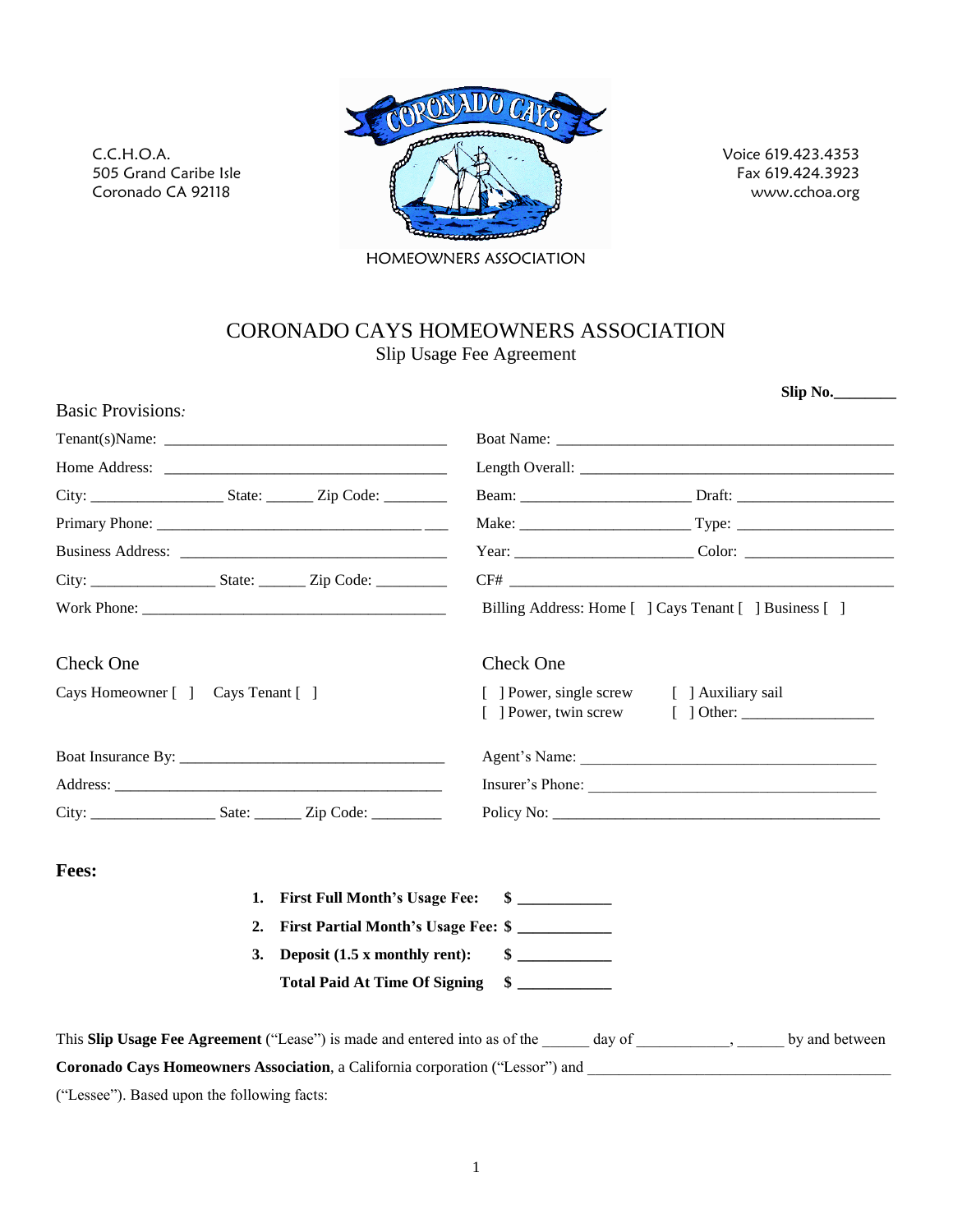# **RECITALS**

- A. Lessor is the owner of a wharfage easement over certain real property located in the County of San Diego, California, and Lessor owns and maintains certain docks and other marina-related equipment, structures and improv "docks") in, over and upon the area of Lessor's wharfage easement.<br>B. Lessor desires to lease to Lessee, and Lessee desires to hire from Lessor, a slip for the purpose of Lessee's mooring the boat
- Lessor desires to lease to Lessee, and Lessee desires to<br>designated above in the Basic Provisions ("Boat").

NOW, THEREFORE, in consideration of the premises and mutual promises and covenants contained in this Lease, Lessor and Lessee hereby agree as follows:

- 1. Premises. Lessor hereby leases to Lessee, and Lessee hereby hires from Lessor, that certain premises known as the Slip Number designated above in the Basic Provisions, which Slip is a portion of that certain wharfage designated above in the Premises. Lessor hereby leases to Lessee, and Lessee hereby hires from Number designated above in the Basic Provisions, which Slip is a portion Basic Provisions ("Premises"). The Premises are adjacent to the docks. 2. Term. The Term of this Lease shall be indefinitely, commencing on the date first above written ("Commencement Date").
- 
- 3. Usage Fee.
	- (a) Lessee shall pay Usage Fee to Lessor without prior notice, prior demand, deduction, set-off, counterclaim or offset during the Term. Usage Fee shall be payable in lawful money of the United State in advance on the first day of each calendar month during the Term in equal monthly installment in the amount of  $\frac{1}{2}$ . Except that Usage calendar month during the Term in equal monthly installment in the amount of \$ Fee for any initial partial calendar month and the last calendar month of the Term shall be paid on the Commencement Date. Usage Fee for any partial calendar months during the Term shall be prorated on the basis, which the number of days of the Term during such partial month bears to thirty (30).
	- (b) Lessee hereby acknowledges that late payment by Lessee to Lessor of Usage Fee. Therefore, if Lessee fails to pay any monthly installment of Usage Fee within ten (10) days after the date due, a late charge equal to fifteen percent (15%) of the monthly installment of Usage Fee.
- 4. Use. Lessee shall use the Premises as a boat slip for mooring the Boat and for no other use or purpose. Lessees mooring the Boat shall include storing the Boat.
- 5. Maintenance and Utilities. Lessor shall, at Lessor's cost and expense, furnish electricity and water to the Premises. Lessee shall, at Lessee's cost and expense, maintain the Premises and the dock box Lessee is entitled to use. Lessor shall, at Lessor's cost and expense, maintain the docks.
- 6. Rules and Regulations. The Rules and Regulations attached as Exhibit "A" are by this reference made a part of this Lease, Lessee shall observe, obey and comply with such Rules and Regulations, as they may be amended by Lessor from time to time.
- **7.** Indemnity, Waiver and Insurance.
	- (a) Lessee shall indemnify, defend, protect and hold Lessor harmless from and against any and all liens, claims, demands, actions, causes of action, obligations, penalties, charges, liabilities, damages, losses, costs or expenses (including reasonable attorneys' fees) arising from, out of or in connection with (i) Lessee's use of the Premises, the Boat or the docks, (ii) any default or breach on the part of Lessee in the performance of any obligation to be performed by Lessee under this Lease, (iii) any violation of or non-compliance with any governmental or insurance requirement applicable to Lessee, or (iv) any act or omission of Lessee or of any person on the Premises, the Boat or the docks by permission or invitation of Lessee.
	- (b) All property kept, maintained or stored on the Boat or in Lessee's dock box on the docks (if any) shall be so kept, stored or maintained at the sole risk of Lessee. Except in the case and to the extent of Lessor's gross negligence or willful misconduct, Lessee hereby waives any and all claims against Lessor for damages to persons or property sustained by Lessee or by any other person resulting from any occurrence on the docks or on the Boat, or by reason of any equipment located in oron the Boat becoming out of repair, or through the act or omission of any person present on the docks (whether or not such person leases a slip from lessor), or by reason of any interruption in the service of any utility or any failure of or defect in any water or electric line, circuit or facility or any other type of improvement on the docks or service furnished to Lessee.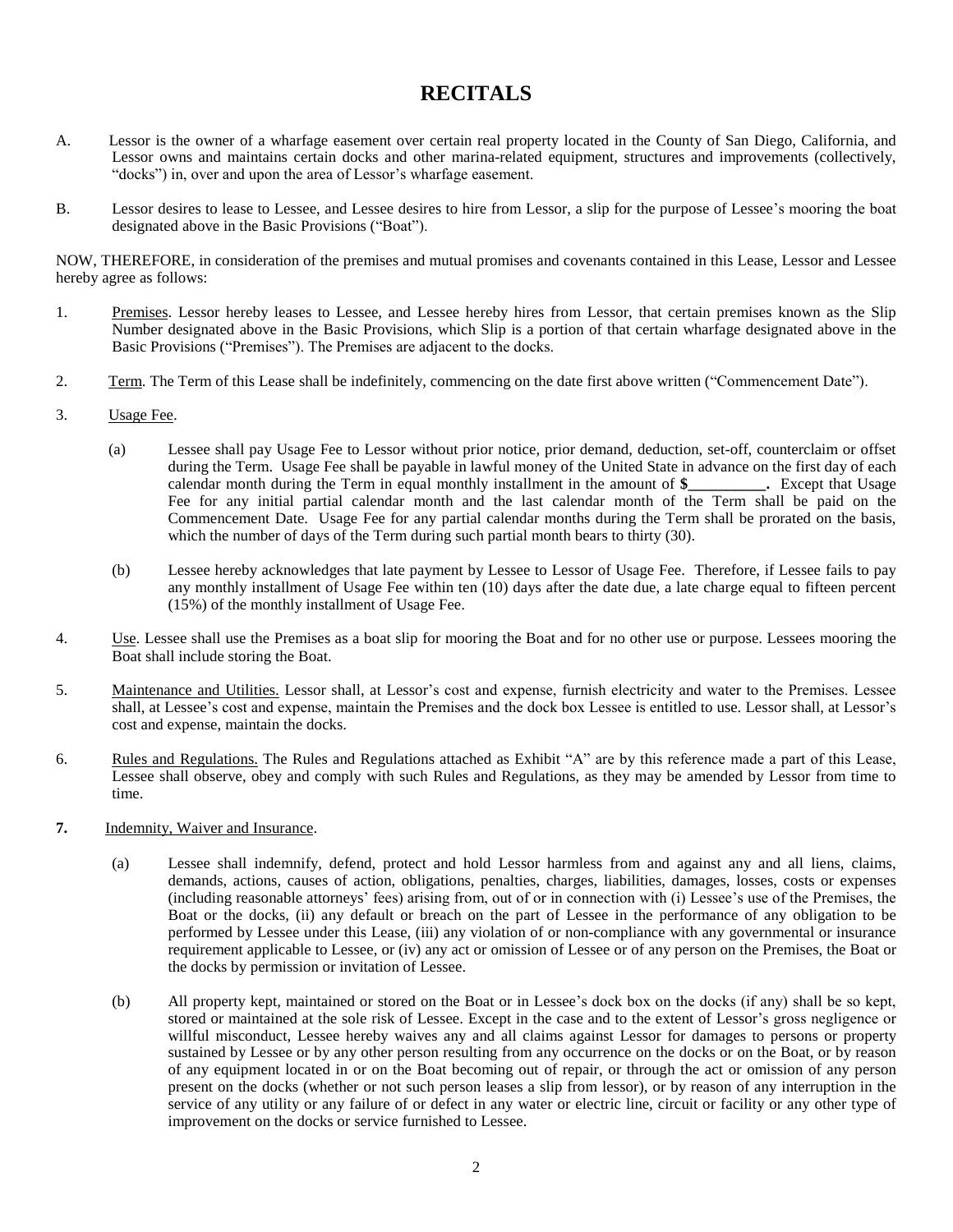- (c) Lessee shall, at Lesseeís sole cost and expense, obtain and maintain in full force and effect <sup>a</sup> policy of comprehensive general liability insurance insuring against liability for bodily and personal injury to ordeath of persons and loss of or damage to property occurring in or on the Boat or occurring in connection with Lessee's use of the Premises and the docks. Such liability insurance shall (i) be in an amount not less than \$500,000.00 combined single limit for bodily and personal injury and property damage, (ii) name Lessor as an additional insured, (iii) be issued by an insurance company reasonable acceptable to Lessor, (iv) include so-called Hull and Protection insurance, and (v) not be subject to cancellation except upon not less than ten (10) days prior written notice to Lessor. Upon signing and entering into this Lease, Lessee shall deposit with Lessor a duly executed certificate of insurance evidencing the insurance coverage required under this Section 7(c).
- 8. Assignment and Subletting: In the event of a sale or other conveyance of Lessee's ownership interest in the Boat, then upon the closing ofsuch sale or other conveyance, the purchaser or other transferee of the Boat shall not be entitled to use the Premises.

## 9. Remedies.

- (a) In the event Lessee fails to pay Usage Fee or to perform any of Lessee's other obligations under this Lease, or any part of this Lease, when due or called for under this Lease, Lessee shall be in default. Lessee shall have a period of In the event Lessee fails to pay Usage Fee or to perform any of Lessee's other obligations under this Lease, or any<br>part of this Lease, when due or called for under this Lease, Lessee shall be in default. Lessee shall have such default, provided that if the nature of a non-monetary default is such that it cannot be fully cured within said<br>ten (10) day period, Lessee shall have such additional time as may be reasonably necessary to cure such ten (10) day period, Lessee shall have such additional time as may be reasonably necessary to cure such default so<br>long as Lessee proceeds promptly after service of Lessor's notice and proceeds diligently at all times to c said cure. Lessee agrees that a notice served in accordance with the provisions of California Code of Civil Procedure Section 1161, as it may from time to time be amended, will constitute compliance with the notice requirement of this Paragraph. If Lessee fails to cure any such default in a timely manner, Lessee shall be in breach of this Lease and Lessor with or without further notice or demand of any kind may, at its option:
	- (i) Terminate Lessee's right to possession of the Premises because of such breach and recover from Lessee all damages allowed under Section 1951.2 of the California Civil Code, including, with limitation, the worth at the time of the award of the amount by which the unpaid Usage Fee for the balance of Term after the time of the award exceeds the amount of such Usage Fee loss for the same period that Lessee proves could be reasonably avoided; or
	- (ii) Not terminate Lessee's right to possession because of such breach, but continue this Lease in full force and effect; and in that event
- (A) Lessor may enforce all rights and remedies under this Lease and under the provisions of Section 1951.4 of the California Civil Code, including the right to recover the Usage Fee and all other amounts due under this Lease as such Usage Fee and other amounts become due under this Lease; 1951.4 of the California Civil Code, including the right to recover the Usage Fee and all other amounts due under this Lease as such Usage Fee and other amounts become due under this Lease; and (B) Lessee may, with Lessor' amounts due under this Lease as such Usage Fee and other amounts become due under this Lease;<br>and (B) Lessee may, with Lessor's prior written consent, which Lessor shall not unreasonably<br>withhold, assign Lessee's interest and (B) Lessee may,<br>withhold, assign Lesse<br>than Lessee's Lot. (b) than Lessee's Lot.<br>
(b) To secure Lessee's performance of Lessee's obligations under this Lease, Lessee hereby grants to Lessor a security
- interest in the Boat and any and all personal property of Lessee located in oron the Boat from time to time, including, but not limited to, all furniture, fixtures and equipment and all replacements, accessions and proceeds of interest in the Boat and any and all personal property of Lessee located in or on the Boat from time to time,<br>including, but not limited to, all furniture, fixtures and equipment and all replacements, accessions and procee remedies then available to Lessor (including the remedies under Section 9(a)), Lessor shall have the rights and such personal property (collectively, "Collateral"). Upon Lessee's breach of this Lease, in addition to all other remedies then available to Lessor (including the remedies under Section 9(a)), Lessor shall have the rights Code (as itmay be amended or revised from time to time), including, but not limited to, the right to take possession of the Collateral (or any item or portion thereof) and dispose of it by public or private sale or retain it in satisfaction of the obligation of which Lessee is in breach. Upon the request of Lessor, Lessee hereby agrees to sign and enter into any and all such further agreements, documents or instruments necessary or proper to perfect the security interest granted to Lessor under this Section 9(b).
- 10. Notices. Any notice required or permitted to be sent under this Lease may be delivered personally or may be sent by certified or registered first-class United States mail, postage prepaid, return receipt requested, addressed as follows:

If to Lessor: Coronado Cays Homeowners Association If to Lessee: \_\_\_\_\_\_\_\_\_\_\_\_\_\_\_\_\_\_\_\_\_\_\_\_\_\_\_\_\_\_\_\_ 505 Grand Caribe Isle Coronado, California 92118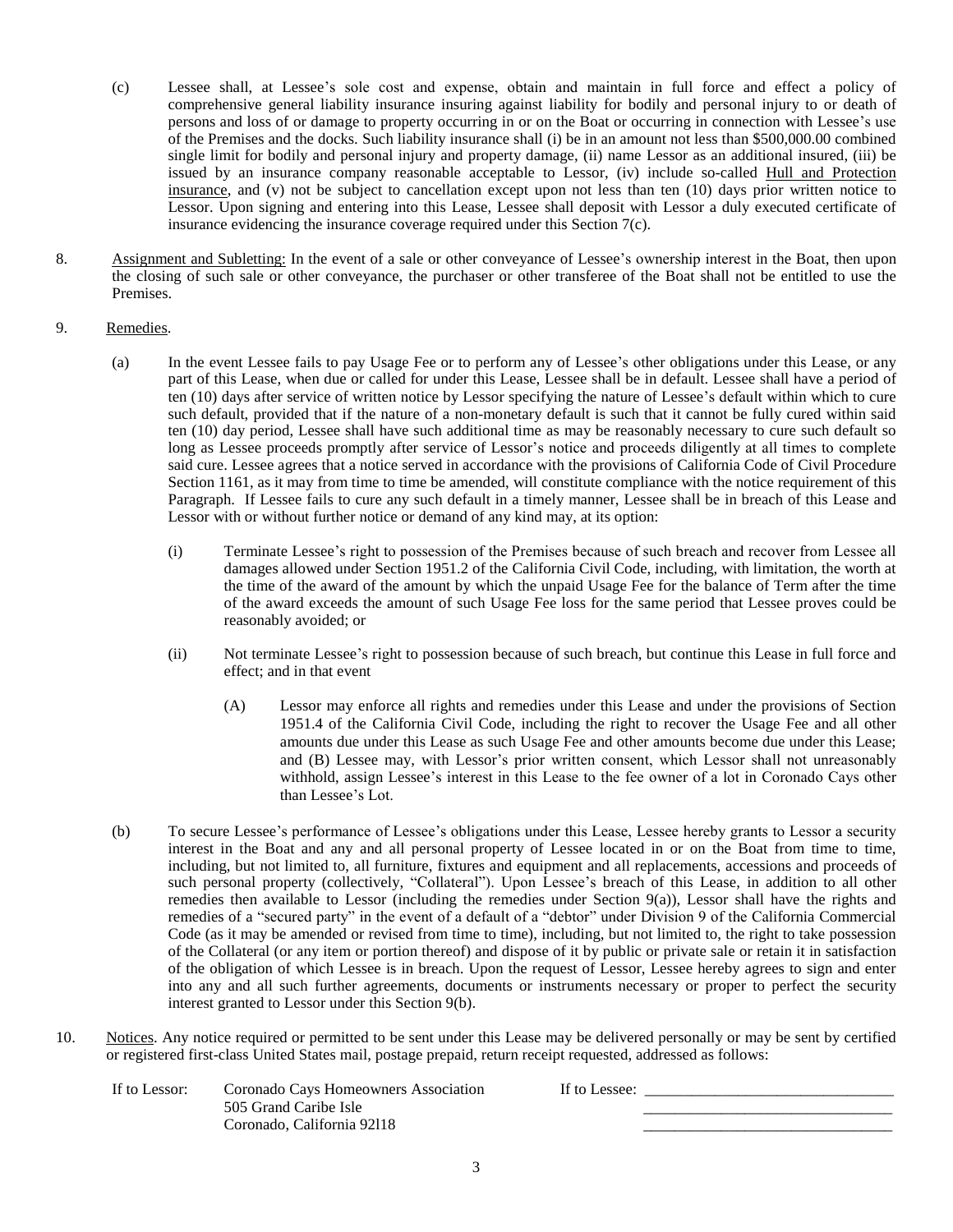Any notice delivered personally shall be conclusively deemed served upon such personal delivery, any notice sent by mail shall be conclusively deemed served on the date the return receipt is signed or forty-eight (48) hours after mailing, whichever is earlier.

- 11. Right to Terminate. Either party, provided such party is not in default, may terminate this Lease without fault upon thirty (30) days prior written notice to the other party.
- 12. Condition of Premises Upon Expiration or Termination. Upon the expiration or earlier termination of this Lease, Lessee shall remove the Boat and surrender the Premises in good condition, with the Premises and adjacent portions of the docks as clean<br>and sanitary as upon the Commencement Date, reasonable wear and tear excepted. In the event Lessee and sanitary as upon the Commencement Date, reasonable wear and tear excepted. In the event Lessee fails so to remove the

## 13. General Provisions.

- (a) By signing and entering into this Lease, Lessee hereby confirms the accuracy of the information set forth above in the Basic Provisions. By this reference, the Basic Provisions are hereby made a part of this Lease.
- (b) This Lease is subject to the terms and conditions of the Declaration ofthe Coronado Cays, as it may be amended from time to time.
- (c) This Lease constitutes the entire agreement of the parties relating to the subject matter hereof and merges any and all prior negotiations and agreement between the parties. This Lease may not be amended or modified except in writing signed by the parties.
- (d) The waiver by either party of a default, breach or violation of any provision of this Lease shall not operate or be construed as a waiver of any subsequent or other default, breach or violation of such provision or other provision of this Lease. No provision of this Lease may be waived, except in writing signed by the party sought to be bound such waiver.
- (e) If any one or more of the provisions of this Lease is held by a court of competent jurisdiction to be invalid, illegal, or unenforceable in any respect, the validity, legality, and enforceability of the remaining provisions of this Lease shall not be affected or impaired in any way.
- (f) Lessee hereby accepts the Premises on the Commencement Date in their then condition, "AS IS". Lessee hereby acknowledges and understands that Lessor makes no warranty or representation with respect to the nature, suitability or physical condition of the Premises or the physical improvements comprising the docks, including, but not limited to, floats, slips, walkways, gangways, ramps, mooring gear, dock boxes, electrical outlets, plumbing, equipment or or physical condition of the Premises or the physic<br>to, floats, slips, walkways, gangways, ramps, moo<br>other premises in Lessor's wharfage easement
- (g) If either party files any action or brings any proceeding against the other party arising out of or to enforce this Lease or for the declaration of any rights under this Lease, the prevailing party in such action orproceeding shall be entitled to recover from the other party all costs and expenses, including reasonable attorneys<sup>í</sup> fees, incurred by the prevailing party as determined by the court.
- (h) This Lease shall be governed by and construed in accordance with the laws of the State of California.
- (i) During the Term of this Lease, Lessor reserves the right, if necessary, to reassign Lessee to another slip location During the Term of this Lease, Lessor reserves the righ<br>within the same wharfage without Lessee's approval.

IN **WITNESS WHEREOF,** Lessor and Lessee hereby sign and enter into this Lease as of the date first above written.

| LESSOR:                              | LESSEE: |
|--------------------------------------|---------|
| Coronado Cays Homeowners Association |         |
| By                                   |         |
| Title                                |         |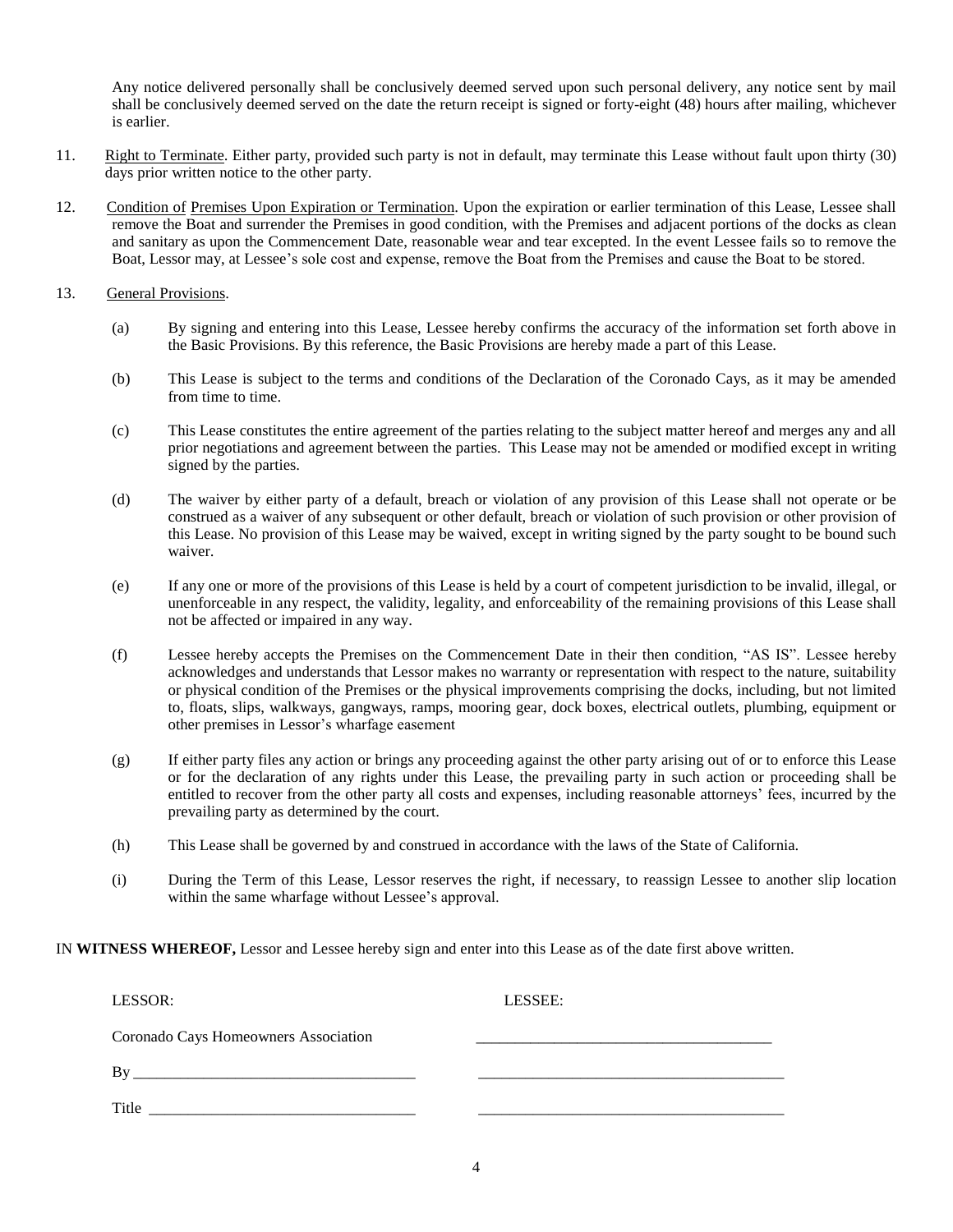## EXHIBIT "A"

#### **CORONADO CAYS HOMEOWNERS ASSOCIATION**

### **DOCKS**

### **Rules and Regulations**

Boat entering the wharfage immediately come under the jurisdiction of Lessor and shall be berthed only where authorizes, ordered and maneuvered as directed.

No person shall throw, discharge, pump or deposit from any boat or float any refuse, oil, spirits, flammable liquid, hazardous material, hazardous waste or polluting matter. All such matter shall be deposited in appropriately marked trash drums. No discharge of effluent into the waters is permitted under State and Federal laws. No fuel shall be transported from or to the docks unless transported in approved containers.

There shall be no laundering or drying of wearing apparel on the deck or rigging of a boat in the wharfage.

Supplies, materials, accessories or gear of all kinds shall not be stored on the docks except in approved dock boxes. Flammable materials shall not be stored in dock boxes or anywhere within the wharfage. Lessee is permitted to have one set of boat steps, not weighing over 100 pounds, on the docks.

No major repairs or complete overhauls shall be made on boats moored at the wharfage. This includes, but is not limited to, painting, heavy sanding, use of paint remover or spray guns. Ordinary maintenance, as determined by Lessor, shall be permitted.

Unnecessary operation of engines in berths is not permitted. Engines may not be operated in gear while boats are secured to the Unnecessary operation of engines in berths is not permitted. Engines may not be operated in gear while boats are secured to the dock. Boats must be berthed "bow in", i.e., with the bow toward the bulkhead and the stern tow moored in a safe manner, on cleats with strong lines. While not in use, water or power lines shall not cross main walks.

The speed limit within the channel adjacent to the wharfage shall be 5 miles per hour or at wake less speed, whichever is slower.

Installation of a hydro hoist shall not be permitted without the prior written consent of Lessor, which shall not be unreasonably withheld.

The maximum distance by which any boat (including all projections such as transom platforms, booms, bait tanks, etc.) may extend beyond the end of the slip shall be seven (7) feet. No part of any boat shall extend over the main walkway.

All electrical outlets require a 3-prong 30 amp twist lock plug (Hubbell or equal) extension cord. In addition, all extension cords shall be of the UL approved, weatherproof type of stranded wire. The use of solid wire Romex spliced to stranded wire shall be prohibited.

For safety and security reasons, no dinghy, floats, sabot or other similar boat will be permitted to be stored on the docks. All such For safety and security reasons, no dinghy, floats, sabot or other similar boat will be permitted to be stored on the boats must be kept on Lessee's boat. The use of another slip at any time, except in an emergency, is not

Children under twelve  $(12)$  years of age are not permitted on docks without the presence and supervision of a parent or other responsible adult. Children under twelve (12) shall wear Coast Guard approved personal floatation devices as soon as practical while on the docks.

Pets must be kept on leashes at all times. Lessee shall be responsible for cleaning up and removing the feces of any of Lessee's pets or the pets of any of Lessee's guests or invitees. No pets shall be tied to any part of the docks, including, but not limited to, dock fingers or dock boxes.

Disorderly or indecorous conduct by Lessee or Lessee's visitors that might injure a person, cause damage to property or harm the reputation of Lessor shall be cause for immediate termination of the Slip Usage Fee Agreement.

No boat moored in the Premises shall be used for living aboard (i.e., residing on a boat, including sleeping aboard overnight).

It shall be unlawful for any unauthorized person to solicit business or offer goods, wares, merchandise or services for sale on the docks or other parts of the wharfage easement without the consent of Lessor.

Fenders must be installed at the appropriate height on each boat and used between the boat and the docks.